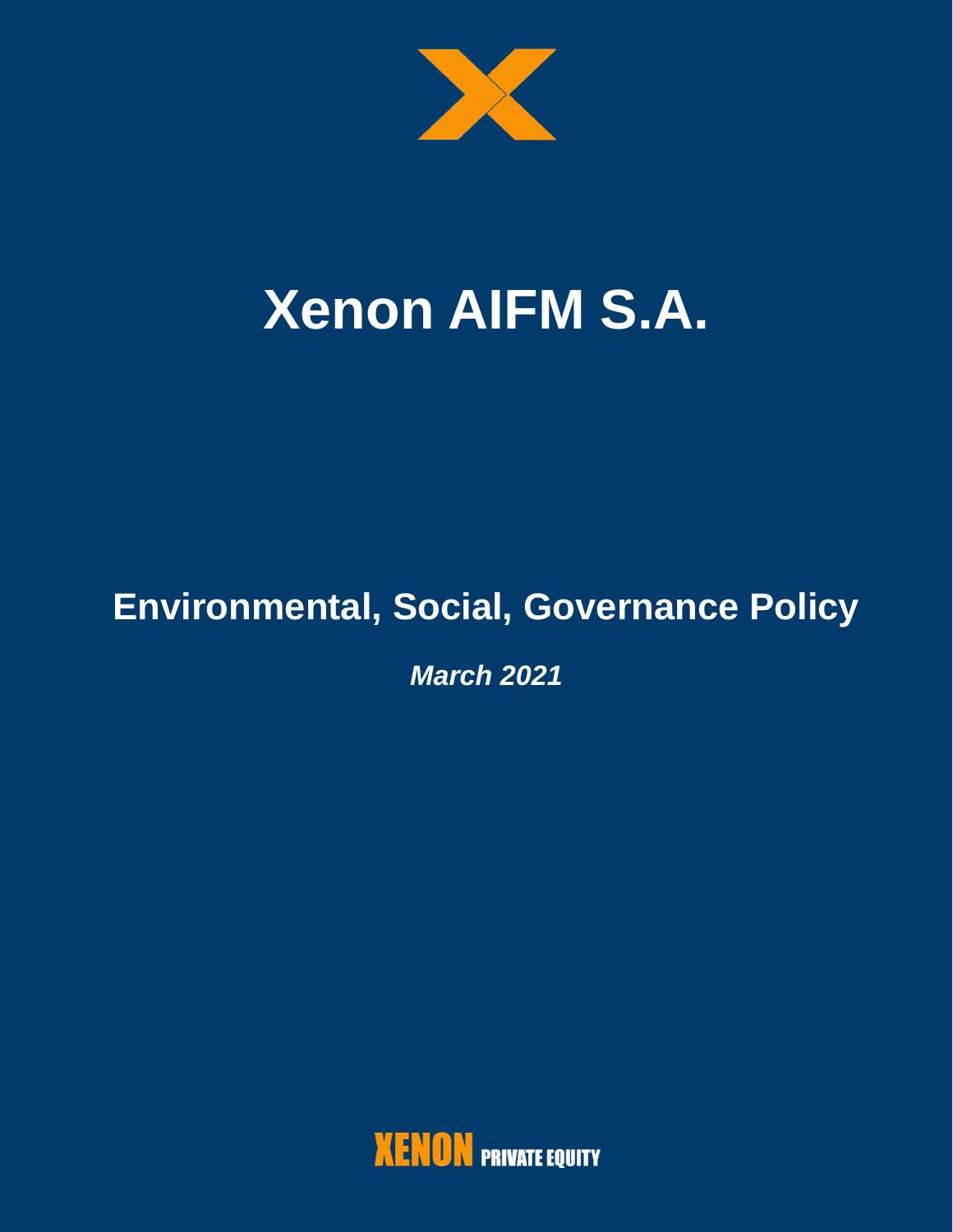# **Introduction**

Xenon believes the management of environmental, social and governance (ESG) issues is a critical part of ensuring the long-term success of any business today. Building better businesses through effective ownership and management benefits to all stakeholders and rewards a careful steward of capital, Xenon is committed to operating with the utmost integrity and working hard to manage ESG factors from our due diligence processes, during the management of our investments and in ongoing support. It's an investment that always delivers a return in financial terms, too.

# **Scope**

The below policy describes what is expected from Xenon as an investment manager as well as from its portfolio companies.

Xenon ESG policy details our commitment to support ethical behaviours in all of our activities together with investing in and working with the local communities in which we operate.

# **Roles and Responsibilities**

Danilo Mangano (Managing Director of the AIFM) and Alberto Cavadini (Conducting Officer) are responsible for the monitoring of Xenon's ESG policy and performance.

Xenon will commit to:

- Complying with relevant regulations and appropriate best practices governing the protection of human rights, public health and safety, the environment, the labour and business practices of the jurisdictions in which we conduct business
- Adhering to the highest standards of conduct intended to avoid even the appearance of negligent, unfair or corrupt business practices or practices involving conflicts of interest
- Establishing appropriate ESG policies and practices for portfolio companies, including human rights, sanctions, anti-corruption, health and safety, environment and climate change, labour practices and, where appropriate, consider similar issues in relation to each portfolio company's supply chain
- Monitoring the implementation of such policies and practices in portfolio companies, recognising that an appropriate compliance culture is an essential part of effective implementation
- Requiring the establishment of systems to measure ESG performance and encouraging the disclosure of ESG matters for public review and engagement with relevant stakeholders
- Recognising that ESG activities are of an ongoing nature and encouraging continual improvement in ESG performance also at portfolio companies level
- Distributing this policy to all the appropriate employees of portfolio companies
- Ensuring appropriate disclosure and encouraging dialogue on ESG with Limited Partners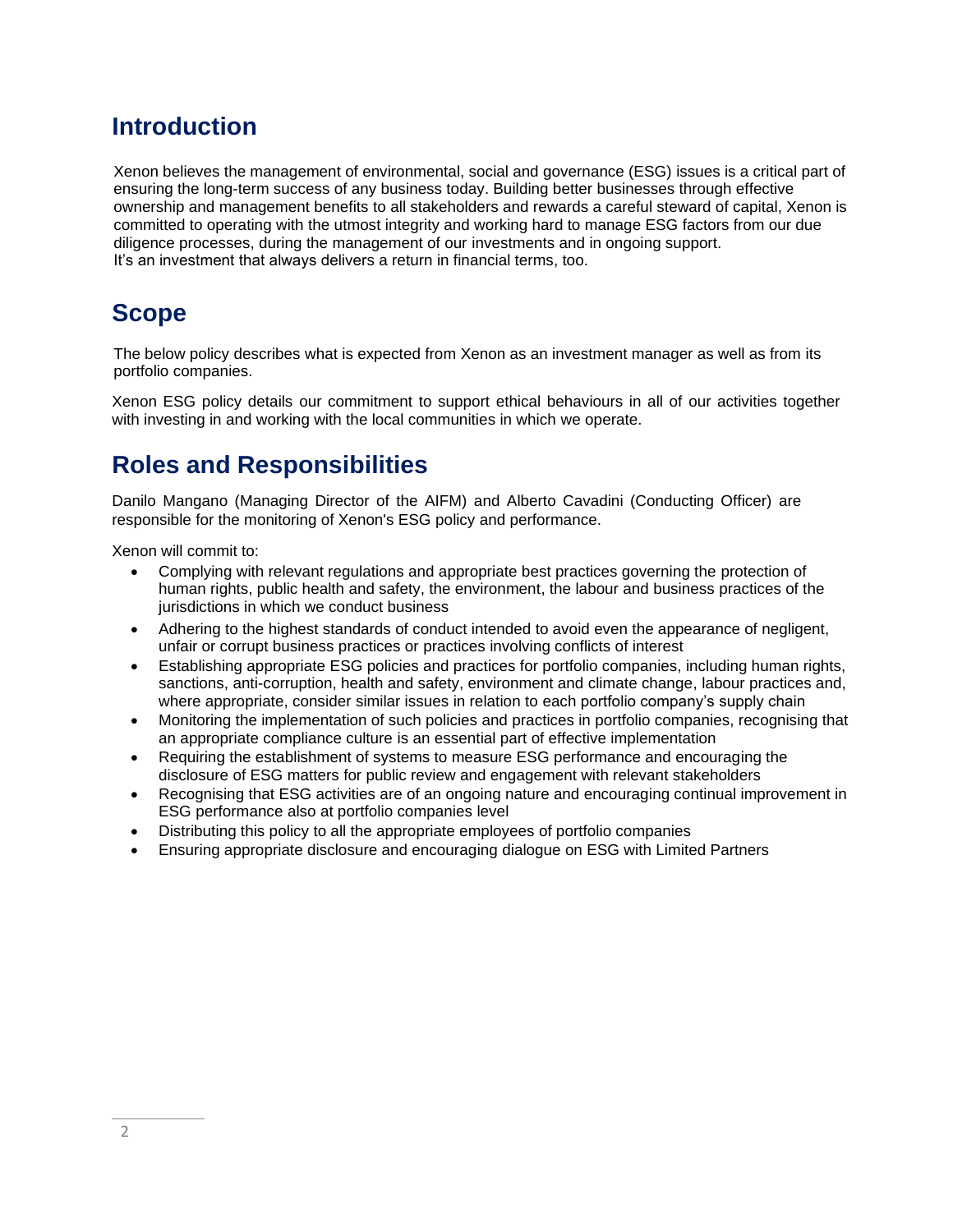# **Environmental Policy**

Xenon acknowledges that its activities have an impact on the environment and aims at achieving continous improvements in limiting this impact as far as possible.

To address key issues of environmental concern and to promote greater environmental responsibility, Xenon is committed to:

- Reducing waste, increasing re-use and recycling, encouraging circular economy principles including the efficient use of natural resources and environmental protection eliminating, where possible, the use of unsustainable products (e.g. plastic bottles)
- Providing for the assignment of and accountability for ESG responsibilities to senior managers at companies Xenon control, promoting environmental awareness to all employees of portoflio companies

# **Social Policy**

Xenon aims at ensuring fair labour and working conditions to all employees both at management company and portfolio companies level. Xenon will:

- Support the elimination of discrimination in respect of employment and occupation by respecting all employees regardless of gender, sexual orientation, age, race, colour, ethnic origin, religion or disability
- Comply with relevant regulations and appropriate best practices governing the protection of human rights, public health, safety, labour and business practices of the jurisdictions in which we conduct business
- Support the elimination of all forms of forced and compulsory labour
- Support the effective abolition of child labour
- Assure safe and secure working conditions for employees and third parties
- Take an active role in developing career paths and guiding personnel in their careers

#### **Governance Policy**

Xenon is fully committed, in alignment with its internal Code of Conduct, to:

- Comply with all applicable laws and promote international best practice standards
- Guarantee honesty, integrity, fairness, diligence and respect in all commercial transactions
- Promote international best practices in corporate governance
- Work against all forms of corruption, including extortion and bribery
- Exhibit honesty, integrity, fairness and respect in all its business dealings
- Deal with regulators in an open and co-operative manner
- Prohibit all employees from making or receiving gifts of substance in the course of business
- Prohibit contributions to political parties or political candidates, where these could constitute conflicts of interest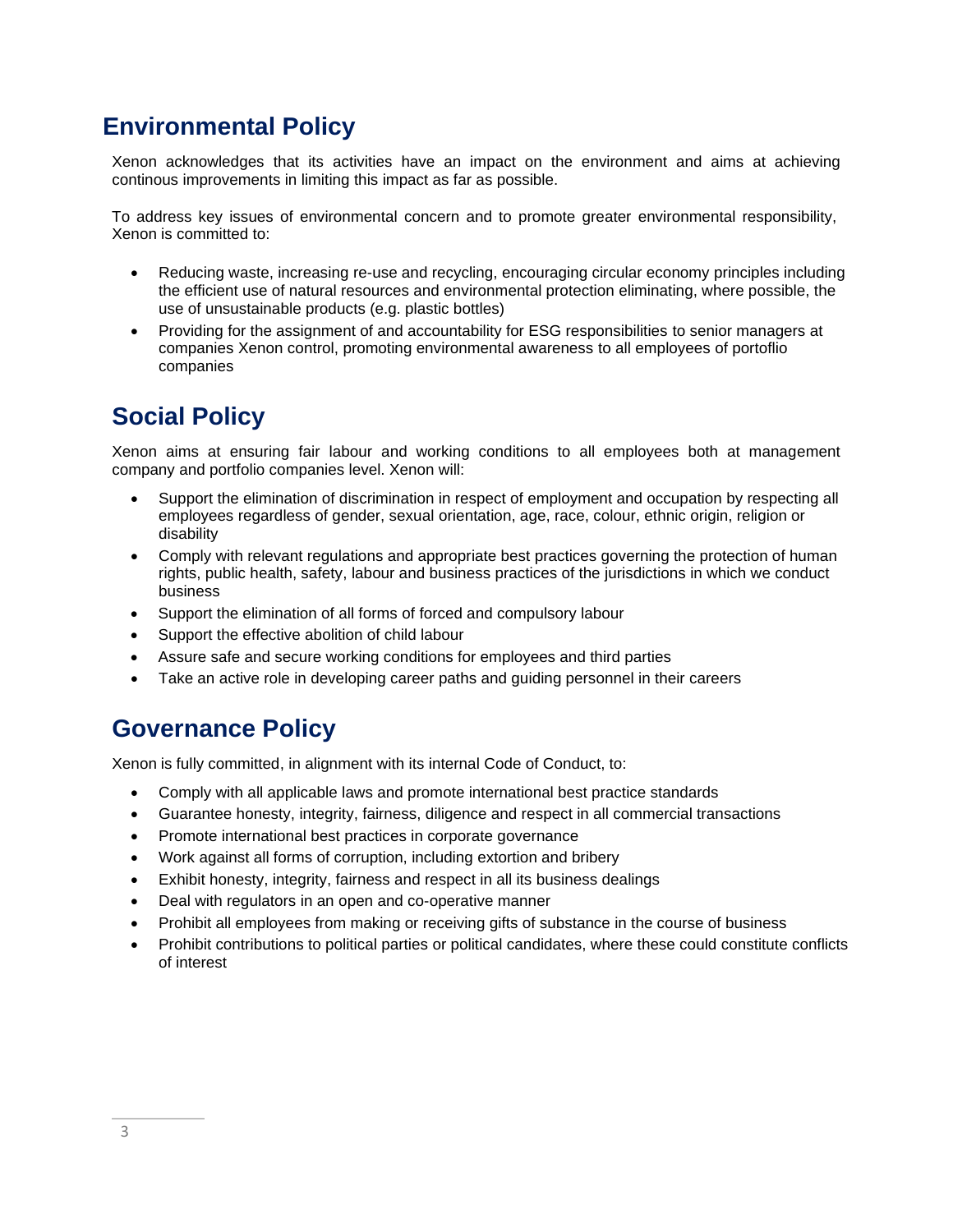## **Responsible Investment Strategy**

We believe our medium-term ownership model, our operational capabilities and our commitment to building better businesses enable us to be a responsible sponsor of the businesses in which we invest. Our approach towards ESG is embedded in all aspects of our investment process from the original selection, to the subsequent value creation and ultimately the exit with a focus on ensuring a sustainable long-term ownership structure.

Xenon will continue to improve and evolve its sustainability programme by actively participating in the global discourse on sustainability matters, investing in the education and training of its employees, supporting the implementation of sustainable policies.

#### **Pre-Investment**

- During screening phase, according to its funds' exclusion criteria, Xenon doesn't take into consideration companies that have: (i) contributed to systematic denial of basic human rights; (ii) demonstrate a pattern of non-compliance with environmental regulations; (iii) show a pattern of engaging in child labour or forced labour; (iv) produce weapons and ammunition; (v) are directly related to adult entertainment, tobacco, and gambling, (vi) are engaged in human cloning
- Xenon commitment is to integrate a more comprehensive ESG clause in legal documentation and to conduct a formal Due Diligence on Social and Governance matters on top of the usual Due Diligence on Environmental and work place safety matters. Incorporating ESG into pre-investment Due Diligence helps Xenon to have a better view on the value creation opportunities related to target companies from a sustainability point of view and to identify strenghts and weaknesses of the target company that will be monitored by Xenon. ESG Due Diligence findings will be included in the Investment Memo

#### **Investment and Post-Investment**

- During deal structuring Xenon works to ensure it operates from a strong sustainable platform to help maximise the success of an investment. Xenon has identified a set of standards that all portfolio companies are expected to consistently meet. These standards range from reporting and financial controls to environmental matters, health, safety, discrimination and cyber security
- In cases where material ESG issues are considered during the due diligence process, Xenon will seek to document, for internal use, the issues considered, findings, and next steps, if any, and subject to Xenon's determination of what is reasonable and appropriate for each investment, Xenon will work with portfolio company management to support the roll-out of a corrective action plan
- The vast majority of Xenon investments implies controlling ownership; in case of a minority stake Xenon will try not to change this approach
- Xenon commitment is to implement, together with external ESG consultants, an action plan for the CSR management in portfolio companies
- Post investment each portfolio company is required to identify an ESG representative, who collaborates with Xenon to implement Xenon ESG guidelines.There is an yearly evaluation of portfolio companies ESG performance

# **Exit process**

• In close proximity to exit phase Xenon, together with external advisors, starts preparing due diligence documentation and possibliy a report to demonstrate the ESG achievements of the relevant portfolio company